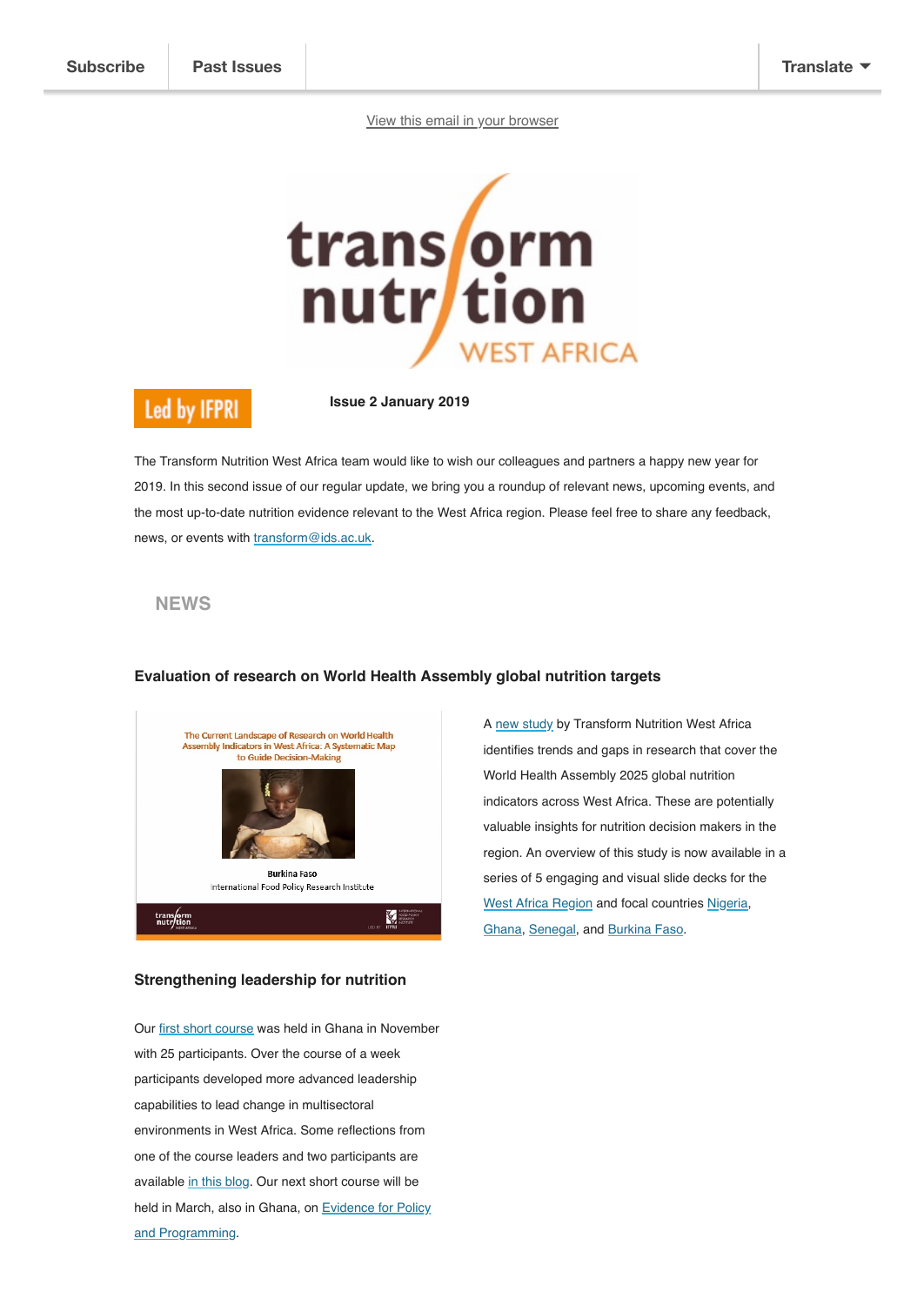

#### **Coordinating efforts in West Africa on undernutrition**



[The Transform Nutrition West Africa team met with](https://westafrica.transformnutrition.org/news/coordinating-efforts-in-west-africa-on-undernutrition/) key partners in Dakar, Senegal, on November 5-6 to provide updates on work-to-date and develop future work plans in coordination with key actors and partners on nutrition in the region.

#### **Multiple malnutrition burdens in children under 5**

Transform Nutrition West Africa presented the poster, [Multiple malnutrition burdens in children under 5 in](https://westafrica.transformnutrition.org/poster_iaea/) West Africa, at this recent symposium.



#### **ECOWAS Nutrition Forum**

We attended the Regional Mid-Term Review Meeting of ECOWAS Nutrition Forum on November 30 2018 in Monrovia, Liberia and gave [a presentation about Transform Nutrition West Africa a](https://www.slideshare.net/TransformNutritionWe/tnwa-at-regional-midterm-review-meeting-of-ecowas-nutrition-forum)nd a sample of some of the work currently underway. The event was attended by nutrition government focal points from all West African countries along with other key partners in the region.

# **NEWS FROM THE REGION**

- Through its [2018-2025 Multi-Sectoral Nutrition Action Plan,](https://www.afdb.org/fileadmin/uploads/afdb/Documents/Generic-Documents/Banking_on_Nutrition_ActionPlan_A4_V1d_single__Final_short_form_Action_Plan__2_.pdf) **The African Development Bank** has prioritized investments that are "nutrition smart", especially in the five sectors that account for over 30% of government spending in Africa and serve as underlying drivers of nutrition.
- **World Food Programme** and Côte d'Ivoire have created a **[Centre of Excellence Against Hunger](https://scalingupnutrition.org/news/wfp-and-cote-divoire-create-centre-of-excellence-against-hunger/)** which will serve as an enhanced knowledge management repository of best practices that contribute to achieving the goal of ensuring no one goes hungry in the region.
- A [regional technical consultation](https://westafrica.transformnutrition.org/wp-content/uploads/2019/01/WCA-Maternal-nutrition-meeting-Report-EN-FINAL-17-12-18.pdf) was organized by **UNICEF** in collaboration with Nutrition International to bring a spotlight on maternal nutrition issues and boost the maternal nutrition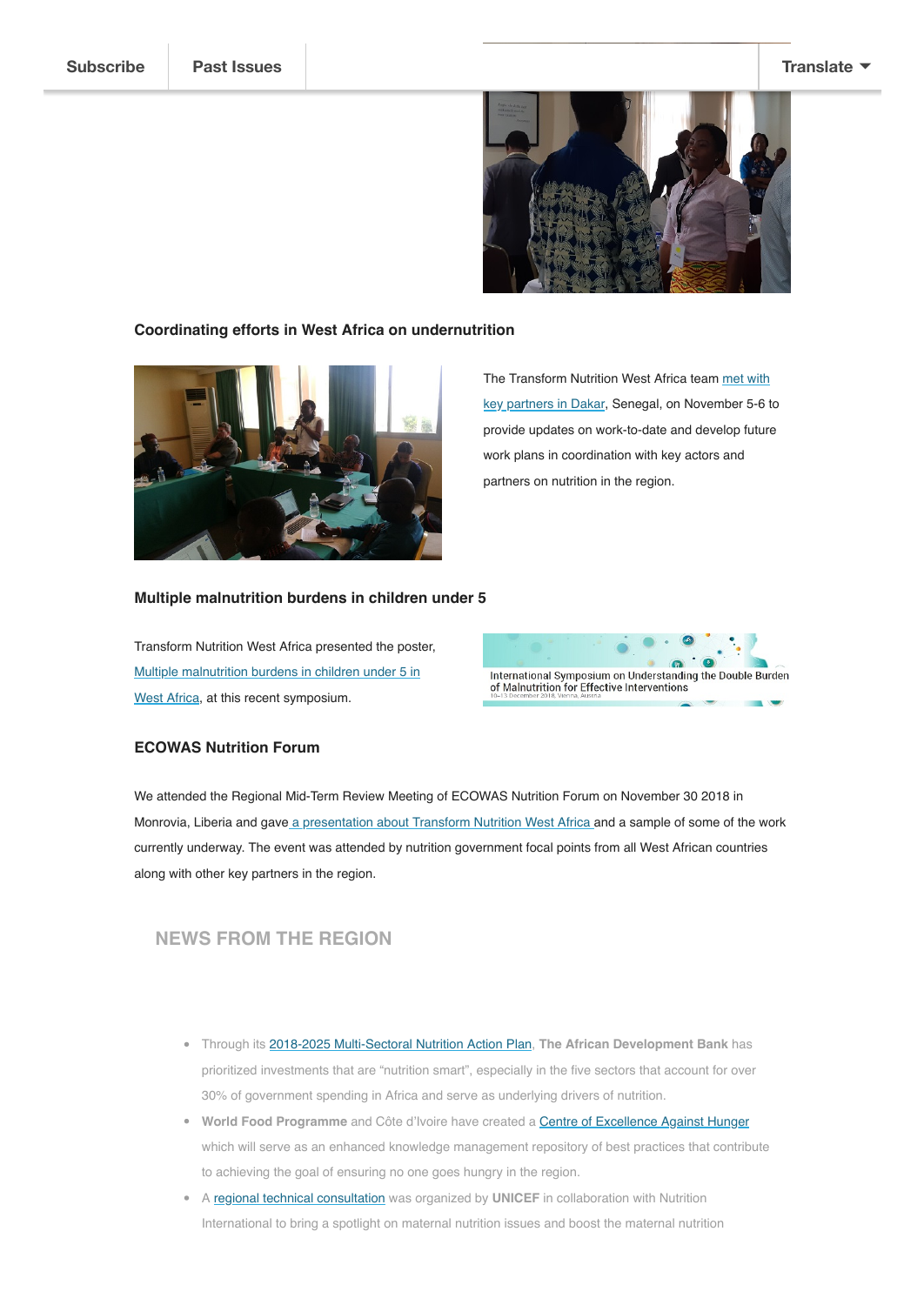African countries and regional and global partners.

- **The African Leaders for Nutrition** initiative has launched **a new webpage** to regularly inform and inspire us with news and developments on how the ALN initiative is catalysing and sustaining highlevel political leadership and commitment to end malnutrition in Africa.
- The **Emergency Nutrition Network**-coordinated Wasting-Stunting (WaSt) Technical Interest Group's Policy and Programme Briefing Note is now available: Child wasting and stunting: Time to [overcome the separation \(2018\). It is for all those concerned with child wasting and stunting and th](https://www.ennonline.net/attachments/2912/WaSt-policy-brief.pdf)e interaction between the two.
- **Action Against Hunger** has launched its C-Project: Treatment of Severe Acute Malnutrition by [Community Health Workers, including a knowledge hub, to share research, lessons learnt, and](https://westafrica.transformnutrition.org/wp-content/uploads/2019/01/2018_c-projet_pag-simples_EN.pdf) evaluation of the project.

## **EVIDENCE**

The following six peer-reviewed studies have been selected, as they demonstrate rigor in their methods, highlight areas of concern, and identify new knowledge for future action in the West Africa region:

- [A narrative review of Sustainable development goal 2: Improved targets and indicators for agriculture and](https://doi.org/10.1007/s13280-018-1101-4) food security looks at the existing SDG2 indicators, proposes improvements to facilitate their operationalization, and illustrates their practical implementation in **Nigeria**, Brazil, and the Netherlands.
- The Becoming Breastfeeding Friendly (BBF) evidence-based toolbox was developed to guide countries in effectively scaling up programmes to protect, promote, and support breastfeeding. This review, [Development and pretesting of Becoming Breastfeeding Friendly: Empowering governments for global](https://doi.org/10.1111/mcn.12659) scaling up of breastfeeding programmes, looks at the intensive pretesting in **Ghana** and Mexico, which demonstrated that BBF is a robust and dynamic multisectoral process that, with relatively minor adaptations, can be successfully implemented in countries across world regions.
- [An agriculture-nutrition intervention improved children's diet and growth in a randomized trial in](https://doi.org/10.1111/mcn.12677) **Ghana**. This cluster-randomized controlled trial shows that integrated interventions that increase access to highquality foods and nutrition education improve child nutrition.
- [A new study, Relapse after severe acute malnutrition: A systematic literature review and secondary data](https://doi.org/10.1111/mcn.12702) analysis, which includes studies from multiple West African countries (Senegal, Nigeria, Gambia, Niger, Guinea Bissau, and Burkina Faso) concludes that the development of a standard definition of relapse is needed. This will allow for an assessment of programme quality regarding sustained recovery and a better understanding of the contribution of relapse to local and global burden of SAM.
- A randomized controlled trial called the MALINEA project was conducted in four African countries (Madagascar, Niger, Central African Republic, and **Senegal**). A multi-centre, randomized controlled [comparison of three re-nutrition strategies for the management of moderate acute malnutrition among](https://doi.org/10.1186/s13063-018-3027-3) children aged 6 to 24 months provided new insights for the treatment of MAM, as well as original data on the modulation of gut microbiota during the re-nutrition process to support (or not) the microbiota hypothesis of malnutrition.
- [A mixed-method study, Biocultural determinants of overweight and obesity in the context of nutrition](https://doi.org/10.1017/S0021932018000287) transition in **Senegal**: A holistic anthropological approach, suggests the need for local public health interventions that particularly target women and take into account the anthropological specificities of the Senegalese population to tackle the rising obesity epidemic.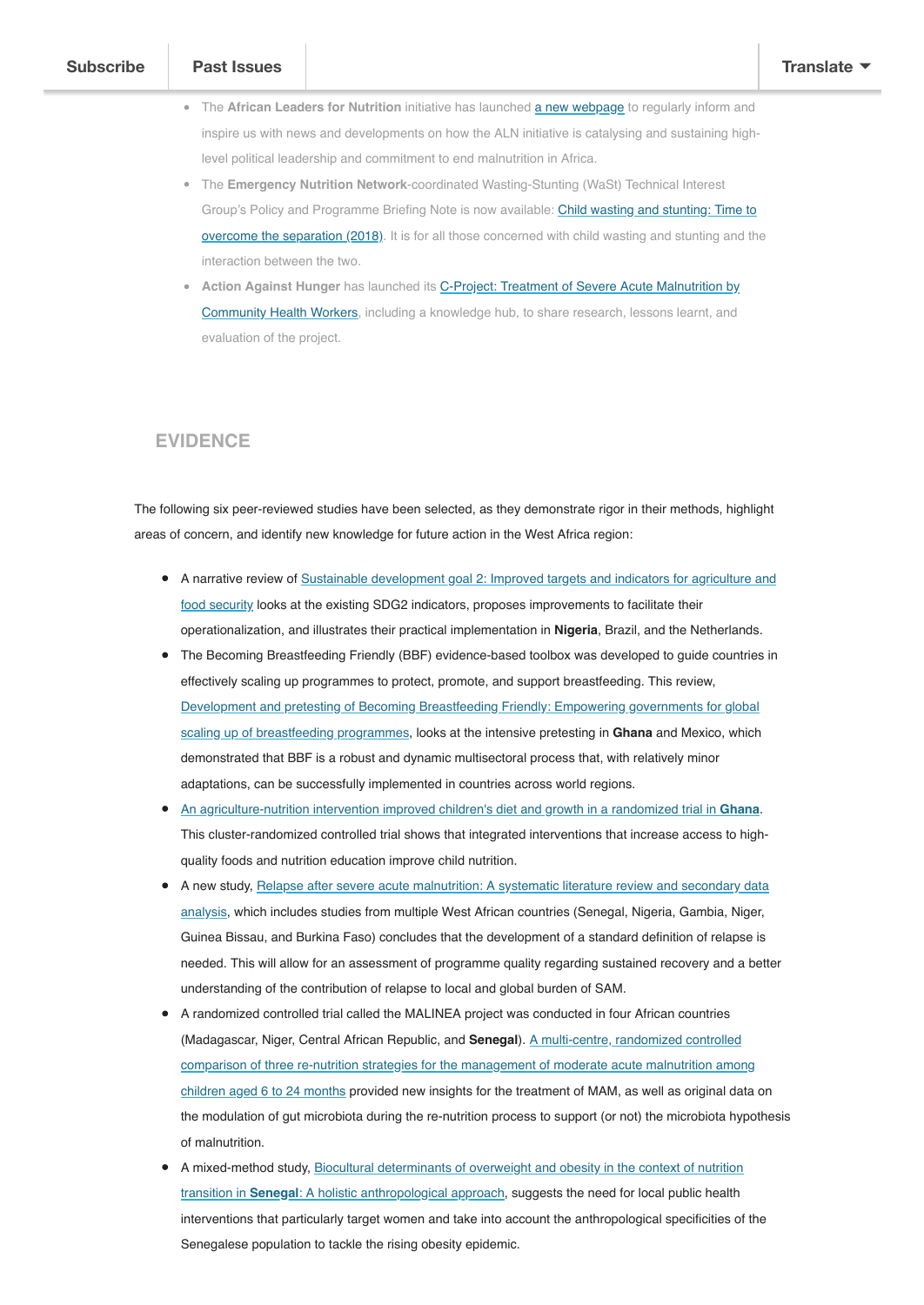We have also highlighted a number of insightful recent reports and web articles, including:

- A new book from IFPRI, Boosting growth to end hunger by 2025; The Role of Social Protection, explains why in settings characterized by chronic food insecurity and conflict, food transfers may have a protective effect on the food security and nutrition of vulnerable populations. Groups enjoying the benefits from rising incomes may still be vulnerable to economic and weather-related shocks that may set them back. Growth alone will, therefore, not be enough to help Africa meet the ambitious hunger and poverty reduction goals of the Malabo declaration and Agenda 2063 of the African Union.
- A 2018 UN report, [The State of Food Security and Nutrition in the World](https://www.unicef.org/publications/index_103248.html), reveals new challenges to ending hunger, food insecurity, and all forms of malnutrition. It explains why there is an urgent need to accelerate and scale up actions that strengthen resilience and adaptive capacity of people and their livelihoods to climate variability and extremes.
- The [Global Nutrition Report 2018](https://globalnutritionreport.org/reports/global-nutrition-report-2018/) was launched at the IFPRI/FAO conference in Bangkok and puts forward five critical steps that are needed to speed up progress to end malnutrition in all its forms.
- The [Global Nutrition Report sub-regional profile:](https://globalnutritionreport.org/nutrition-profiles/africa/western-africa/) **West Africa** highlights mixed progress in achieving global nutrition targets. There has been zero progress in achieving male and female adult obesity and diabetes targets, zero progress in achieving anaemia in WRA targets, minimal progress for under 5 stunting and wasting targets, and moderate progress toward under 5 overweight and exclusive breastfeeding targets.
- In the discussion paper, [Urbanization and women's body weight: Evidence from](http://www.ifpri.org/publication/urbanization-and-womens-body-weight-evidence-nigeria) **Nigeria**, satellitebased, night-light intensity data are employed as a proxy for urbanization to investigate the relationship between urbanization and women's body weight.

# **About Transform Nutrition West Africa**

Transform Nutrition West Africa is a regional platform to enable effective policy and programmatic action on nutrition, funded by the Bill & Melinda Gates Foundation from 2017–2021 and led by the International Food Policy Research Institute. We want you to join us and be part of a network of people and organisations in West Africa using evidence to generate change.

## **About this update**

This Transform Nutrition West Africa Update features news and summaries of articles published in peer-reviewed journals as well as grey literature, including reports, briefs, or other forms of evidence from researchers, NGOs, or other organizations/institutions. The presented studies were selected as they demonstrated rigor in their methods and analysis, and relevance to the region and target audience of Transform Nutrition West Africa. There are two main sections: peer-reviewed article summaries and grey literature summaries (from websites and google scholar).This publication has been prepared by Transform Nutrition West Africa and has not been peer-reviewed. Any opinions stated herein are those of the author(s) and do not necessarily reflect the policies of the International Food Policy Research Institute.